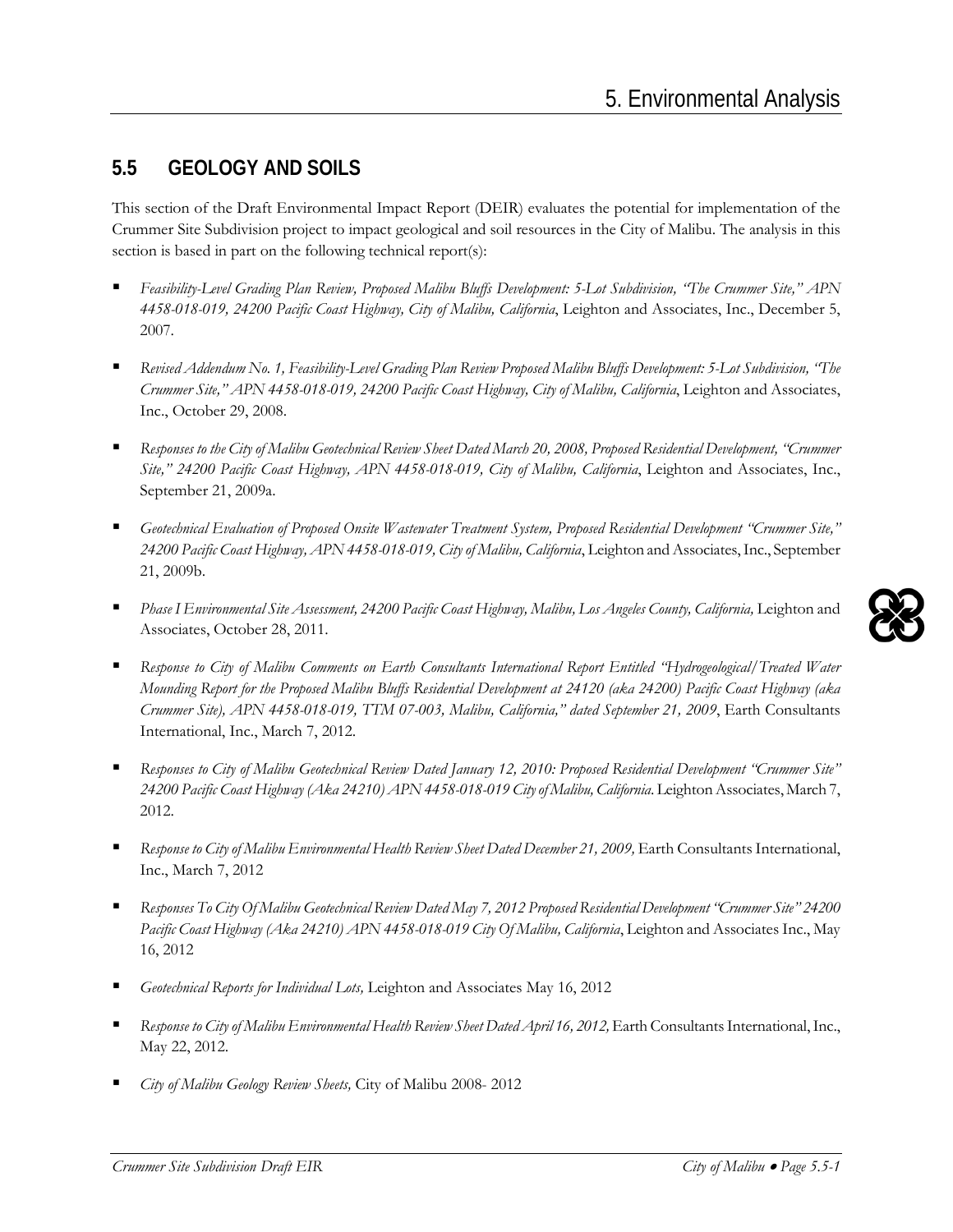Complete copies of these studies are included Appendix J of this Draft EIR.

## **5.5.1 Environmental Setting**

## **Regional Geology**

California is divided into geomorphic provinces, which are distinctive, generally easy-to-recognize natural regions in which the geologic setting types of landforms, patterns of landscape features such as drainage, and climate are similar. The proposed project site is in the Transverse Ranges province, which extends from Santa Barbara County to the Mojave Desert. This province is characterized by an east–west–trending geologic grain, meaning that the faults, folds, mountains, and valleys of the region are generally aligned in an east–west direction. The east–west grain of the province is in marked contrast to the north–south alignment of neighboring provinces, giving rise to the name "transverse." The Transverse Ranges are a tectonically active region, with high rates of uplift, folding, and sedimentation. This deformation is driven by north–south compression from the convergence of the North American Plate and the Pacific Plate. The convergence has caused folding and faulting in the rock units and overlying sediments in the region.

The Santa Monica Mountains are in the southernmost portion of the Transverse Ranges. The Santa Monica Mountains are roughly 45 miles long. They form an east–west range of low mountains along the southern California coast from the Oxnard Plain to the City of Los Angeles, and they are characterized by long, south-draining canyons on their south flank and short, north-draining canyons on their north flank. The main ridgeline of the range and the long ridges that extend southward from its crest generally reach altitudes of 1,500 to 2,100 feet above mean sea level.

The City of Malibu, which is in the southwest part of the Transverse Range Geomorphic Province, includes approximately 27 miles of coastline bounded by the Pacific Ocean. Coastal area within the City of Malibu is underlain by a wide variety of earth materials, including bedrock, terrace deposits, artificial fill, beach sand deposits, wind-blown dune sand, and rip-rap.

### **Regional Faulting and Seismicity**

Earthquakes are common to southern California. Faults are typically classified as active, potentially active, or inactive based on geologic evidence used to determine the likelihood of future ruptures along a fault. Those faults that have evidence of surface displacement within (the last 11,000 years) have the highest potential of generating earthquakes and are described as active. Distinct landforms that could suggest movement within the last 11,000 years include sag ponds, offset drainages, linear valleys, and springs.

### *Earthquakes*

Peak ground acceleration (PGA) is generally used to measure the amplitude of a particular ground motion. The PGA corresponding to the design basis earthquake (DBE) for the site with a 10 percent probability of exceedance in a 50 year time period was obtained from the California Geological Survey (CGS). The California Building Code (CBC) similarly defines the DBE as ground motion that has a 10 percent probability of exceedance in a 50-year time period; that is, ground motion with an average 475-year return period.

Acceleration is measured in units of g*,* where g is equal to the rate of acceleration caused by the earth's gravity at sea level. The DBE PGA for the site based on alluvium conditions is reported as 0.51g. The magnitude-weighed liquefaction opportunity PGA is reported as 0.39g. The predominant earthquake for the site is reported to have a magnitude of 7.3 on the Richter Scale.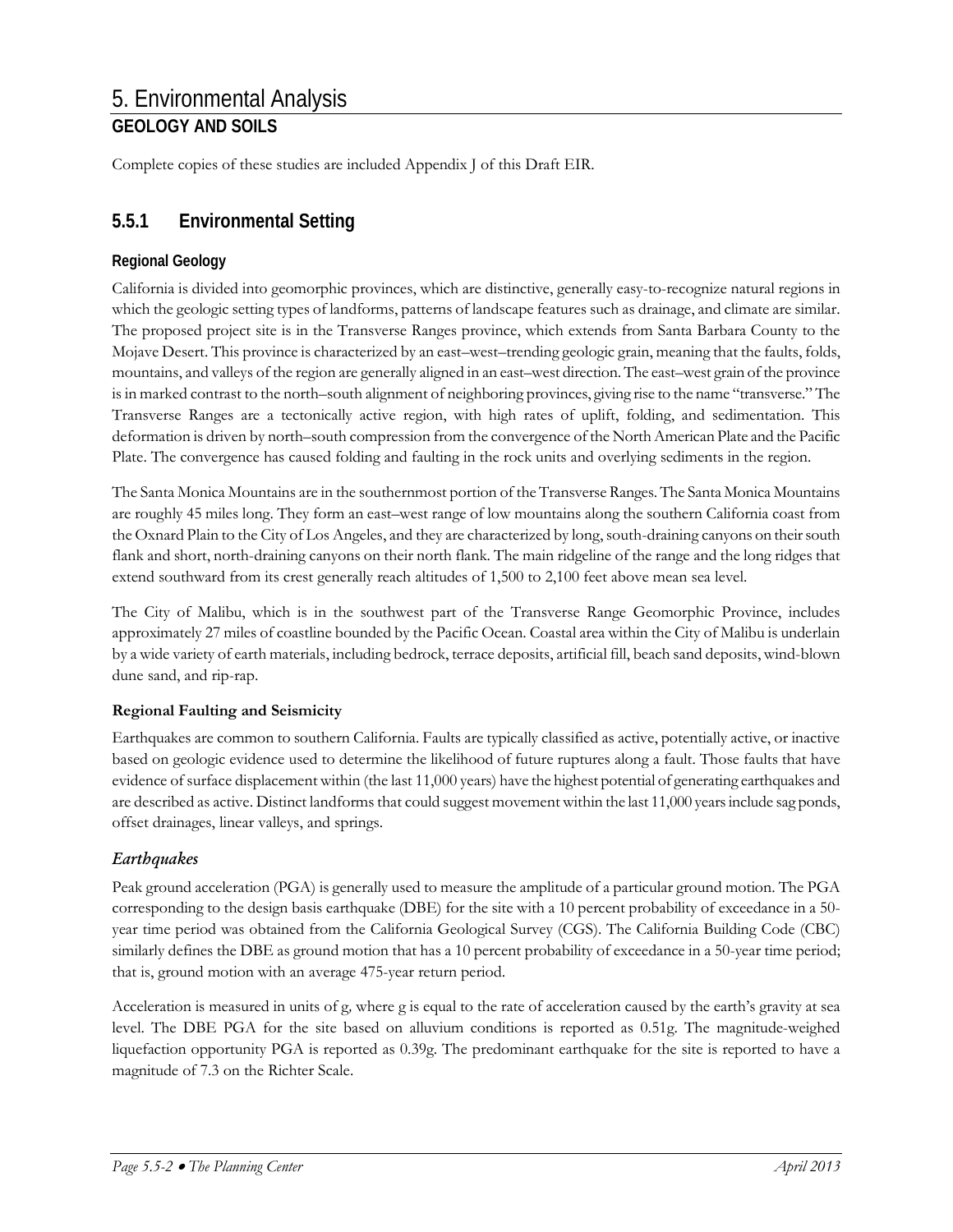## *Regional Faults*

The Malibu Coastal Fault Zone (MCFZ) is located approximately 200 feet north of the site. The fault exhibits reverse and left-lateral slip. Displacement of up to 7,500 feet vertically, north side up, and up to nine miles of left slip have been documented. This fault was thought to be potentially active. However, investigations by Leighton and Associates, Inc., in the Malibu Civic Center area and north of Winter Mesa, across the Pacific Coast Highway (PCH), concluded that the fault was not active. Investigations by Earth Consultants International onsite concluded that potential onsite splays of the Malibu Coast Fault are also not active. As a result of these studies, the faults mapped on the subject site were determined to be not active, and the Alquist-Priolo Earthquake Fault Zone on the site was, therefore, removed by the State of California in August 2007.

The Puerco Canyon Fault is mapped close to the southern boundary of the site. It has been modeled as a splay of the Malibu Coast fault and would therefore display similar displacement characteristics. No evidence of Quaternary or Holocene displacement has been documented. In the site area, the Puerco Canyon fault has been mapped as the tectonic contact between the Monterey Formation (north of the fault) and the underlying Trancas Formation. Both formations are middle Miocene age.

## **Local Topography**

The site is on an ancient coastal wave-cut terrace known as Winter Mesa immediately west of Winter Canyon and north of the Pacific Ocean. Site elevations vary from approximately 80 to 206 feet above mean sea level (msl) within the property boundaries. The majority of the site is gently sloping with steeper slopes that descend from the site to the north, east, and south. The northern slope is a cut slope associated with construction of PCH, roughly 2:1 (horizontal:vertical), and up to approximately 60 feet tall. The eastern slope generally has a gradient of 1:1 or shallower and is up to approximately 120 feet tall; however, portions of the slope are steeper due to historical grading activities. The southern slope is a maximum of approximately 120 feet tall and as steep as 0.7:1. The slope descends to a terraced area bordering the Pacific Ocean that is currently occupied by Malibu Road and numerous residential structures. The terraced area is a result of the Amarillo Beach landslide complex.

Two minor drainages to the southeast toward Malibu Road have formed minor canyons into the terrace east and west of the proposed structure at Lot 5. Drainage for the project is generally via sheetflow southward toward the minor canyons. Portions of the site drain toward the north and west. The site is partially covered with coastal flora. The recent fires have burned almost all of the vegetation that existed along the east slope and varying amounts of the vegetation on the south and north slopes.

### **Earth Materials**

The following is a list of geologic units and their general descriptions as observed or anticipated:

**Topsoil.** Topsoil was encountered throughout the site and generally ranges from 0.5 to 2 feet in thickness. These soils consist of sand, sandy silt, and sandy clay mixtures with variable amounts of gravel. The soils are brown to dark brown, dry to moist, and loose to medium dense, and are often disturbed by animal burrows or seasonal disking, and have a moderate organic content.

**Fill.** Minor accumulations of undocumented or uncertified fill associated with construction of dirt roads, and historical agricultural activities, including seasonal disking and fault trenching, are widespread throughout the site. It appears that fill has been placed in the minor canyon at the south terminus of Winter Mesa Road. The limits of uncertified fill are delineated where significant amounts were obvious based on previous subsurface investigations, aerial photo review, and field mapping. Fills generally consist of medium orange brown mixtures of sand, silt, and clay, with few to some

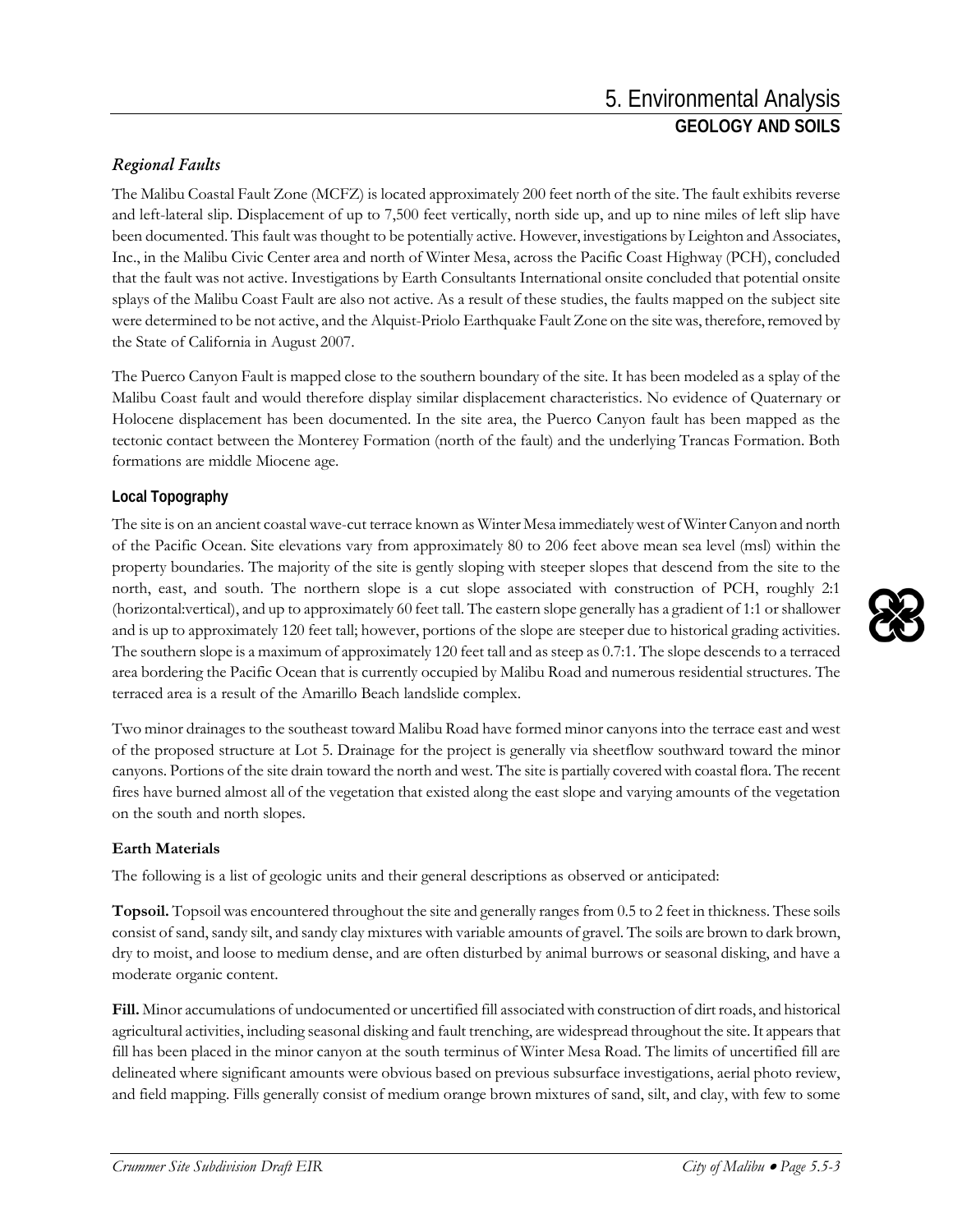gravel. The material encountered is generally moist, loose, or soft, and somewhat rich in organic materials in some zones. **Colluvium.** Colluvium accumulates along steep slopes, in swales, and on dip slopes. Colluvium is a collection of loose and generally heterogeneous soil materials and rock fragments forming as a result of weathering and down-slope creep. Colluvium was encountered to a depth of approximately 16 feet in an offsite boring by Leighton.

**Landslide Debris.** Deep-seated landslides have not been mapped or observed within the limits of the project site, but immediately to the south of the site along the alignment of Malibu Road, a landslide complex (known as the Amarillo Beach landslide) has been documented. The landslide material consists of highly weathered, deformed, incompetent siltstones, mudstones, shales, and sandstones of the Monterey Formation.

**Alluvium.** Alluvium is deposited along the axis of Winter Canyon to the east. Minor accumulations exist within the minor canyons. Deposits range from 0.5 feet to approximately 4 feet thick. The material generally consists of brown interbedded silty sands, sandy silt, and clayey sand with varying amounts of gravel.

**Terrace Deposits.** Nonmarine and marine terrace deposits generally range from a few feet to over 25 feet in thickness and cap the underlying wave-cut marine terrace. The deposits generally consist of subhorizontally deposited light brown and orange to reddish-brown clayey sands, sandy clays, silty sands, and sands with lenses of gravel and cobbles. The deposits are generally dense to very dense, dry to very moist. Depositional contacts are crude, erosional, and discontinuous and indicate episodic debris deposition.

**Monterey Formation.** The Monterey Formation is exposed along the east and southern slopes. Locally the Monterey Formation consists of diatomaceous to locally siliceous platy siltstone mudstone, and shale of mid-Miocene age. Where exposed at the surface or immediately beneath the bedrock/terrace deposit contact, the bedrock is weathered, light gray to chalky white, and soft, with the exception of interbedded hard siliceous layers. With depth the bedrock becomes olive gray or olive brown. Bedding is very well defined. Regionally the bedding strikes slightly northeast to slightly northwest and dips moderately to steeply northward (35 to 80 degrees from horizontal). Locally, the bedrock exhibits tight isoclinal folds, small faults, and shear zones associated with regional deformation.

#### **Structure and Distribution of Earth Units**

The site is on an emergent wave-cut platform that is overlain by younger marine and nonmarine Terrace Deposits. The wave-cut platform emerged as a result of prehistoric changes in sea level during glacial and interglacial epochs combined with regional tectonic uplift of the land during Pleiostocene time. The Terrace Deposits generally dip subhorizontally to southward at shallow angles. The Terrace Deposits unconformably overlie the Monterey Formation.

Undocumented fill and minor amounts of alluvium mantle the terrace deposits and Monterey Formation. On the lower portions of the slopes both on- and offsite are accumulations of colluvium, slopewash, undocumented fill, and landslide deposits.

Bedding within the Monterey Formation is generally very well defined. Onsite bedding strikes roughly east–west and dips moderately to steeply northward (35 to 80 degrees from horizontal). Locally the bedrock exhibits curviplanar bedding planes with open to tight folds, with few small faults and shear zones associated with folding and deformation. There are also zones with calcareous and siliceous nodules. Subsurface explorations revealed a moderate amount of jointing and fracturing of the bedrock onsite with only few joints observed to be planar or continuous around the walls of the bucket auger borings. The joints/fractures generally extend only a few feet in any direction and have random orientations. Localized joints or fractures may cause the occurrence of localized surficial instability or rock topple within very weathered near-surface slope areas, but do not provide for continuous surfaces that could combine with bedding planes to cause block failures in slope areas.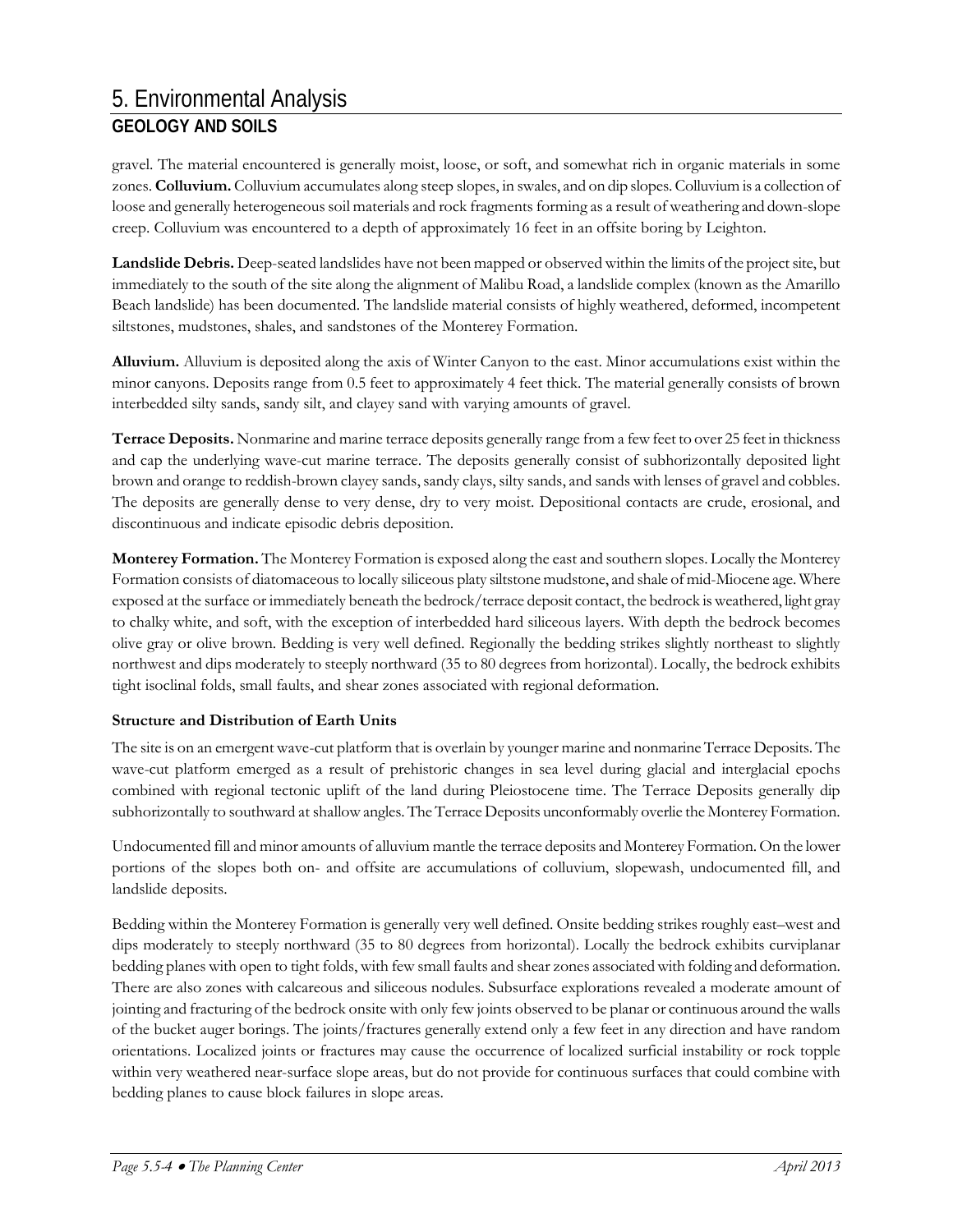#### **Landslides and Debris Flow Hazards**

During field investigations and reconnaissance, no signs of deep-seated landslide features were observed onsite. Only isolated erosion, rilling, and gullies were noted along the lower slopes. Signs of small or minor slumps or surficial scarring as a result of heavy rains from past winters were observed. These features were not of significant enough size to be mappable. The slopes were heavily vegetated in most areas prior to the fires. Minor accumulations of topsoil, colluvium, and uncertified fill were observed in localized areas. Minor signs of headward erosion of slopes were observed in localized areas. However, in the northeast corner of the site, a substantial gully has formed along the Caltrans slope adjacent to Lot 1.

Immediately to the south of the site along Malibu Road is the historical Amarillo Beach landslide. This landslide is documented as a complex of rotational landslides affecting the south-facing coastal cliffs and the area underlying the Malibu Road and the adjacent beachfront properties. Movement within the Malibu Coast Fault Zone, weathering, erosion, undercutting by wave action, and the presence of groundwater have been described as contributing factors for slope instability for the area.

Significant movement of the Amarillo Beach landslide complex would most likely adversely affect the offsite residential structures along Malibu Road. Significant movement of the feature could cause headward movement of the headscarp region of the Amarillo Beach landslide complex.

The western and southern portions of the project site contain steep downward slopes. The height and steepness of the slopes are such that they may be susceptible to seismically induced slope failure or landsliding. The California Department of Conservation Division of Mines and Geology mapped the project site on Malibu Beach Quadrangle map of their Seismic Hazard Zones mapping program. The Seismic Hazards Zones map identifies the slopes on the eastern and southern boundaries of the project site as an earthquake-induced landslide hazard zone, where "previous occurrence of landslide movement, or local topographic, geological, geotechnical, and subsurface water condition indicate a potential for permanent ground displacements."

#### **Bluff Retreat**

The project site includes steep bluffs to the south and east. In their October 29, 2008, Addendum to the Feasibility-Level Grading Plan Review, Leighton determined that the average historic rate of bluff retreat is 0.12 feet per year. To account for future extreme conditions, such as future El Niño storm events, Leighton has assumed a long-term bluff retreat rate of 0.2 feet per year.

#### **Groundwater**

The property is located in the Malibu Valley Groundwater Basin of the South Coast Hydrologic Region. Site-specific data from borings and from subsequent groundwater level measurements (Leighton 2009b) indicate that groundwater exists within the underlying bedrock. Only temporary perched water conditions are expected to occur in localized areas within the Terrace Deposits and at the Monterey Formation / Terrace Deposits interface following heavy rainfall (Leighton 2009b). Groundwater is inferred to flow to the south toward the Pacific Ocean. Based on a review of onsite groundwater data, groundwater levels in the onsite monitoring wells have ranged from a high elevation of 140.24 feet above msl (65.4 feet below existing ground surface) in Monitoring Well LMW-6 on 10/2/2008 in the northwest corner of the subject site near the proposed gatehouse location, to 11.95 feet above msl (143 feet below existing ground surface) in Monitoring Well LMW-3 on 4/23/2008 at the southeastern margin of proposed Lot 2 on the subject site (Leighton 2009b).

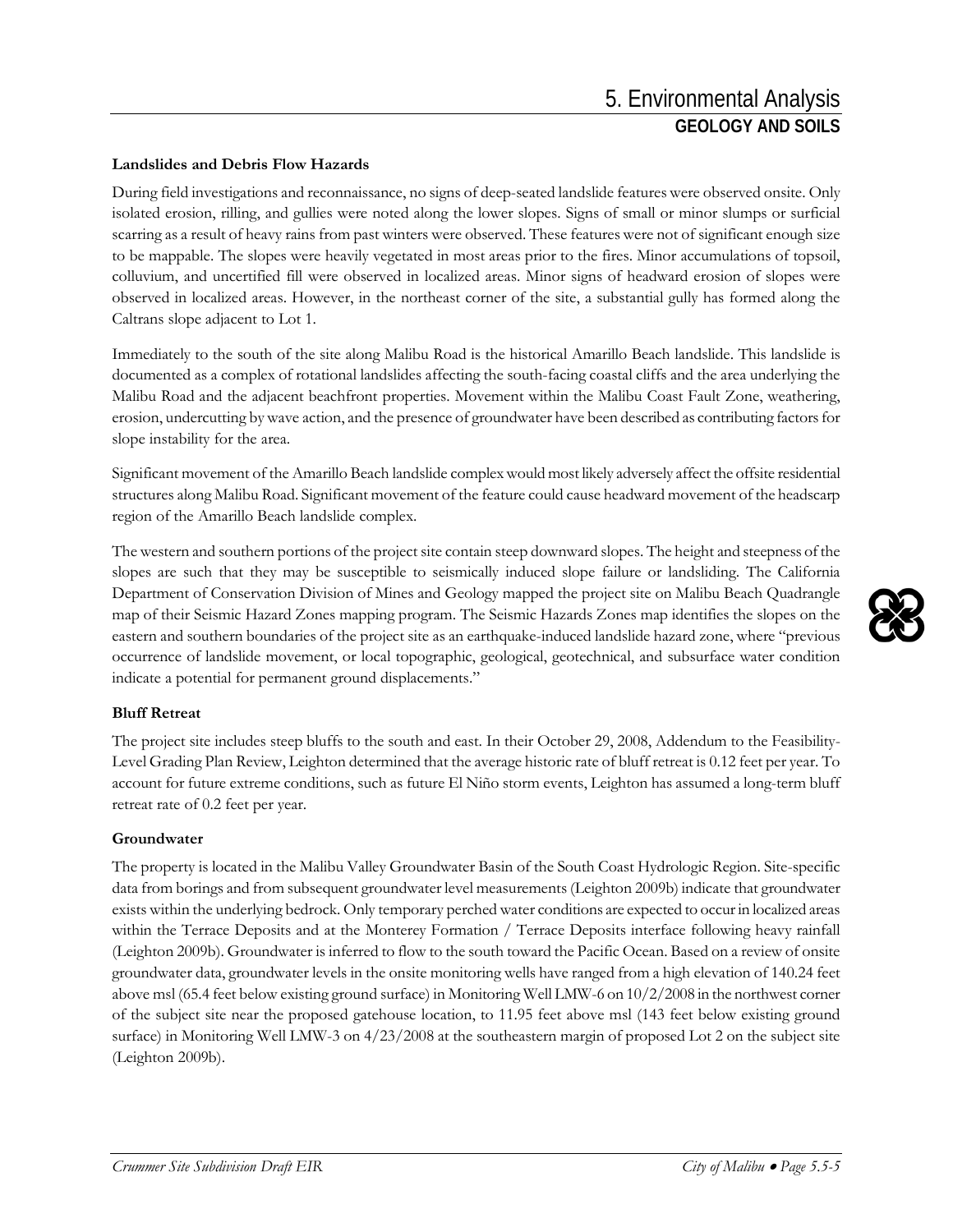#### **Liquefaction and Seismically Induced Settlement**

The California Seismic Hazard Zones map identifies no liquefaction zones on the project site. Leighton and Associates' Feasibility-Level Grading Plan Review concluded that, based on historic high groundwater levels and observed groundwater levels, soil conditions, and the design basis earthquake, the potential for liquefaction or seismically induced settlement is very low.

#### **Tsunamis and Seiches**

Seiches are large resonant waves generated by ground shaking in enclosed or partially enclosed water bodies or bays, such as Santa Monica Bay. Tsunamis are waves generated in large bodies of water by fault displacement, submarine slides, or major ground movement. Tsunamis can travel across the entire Pacific Ocean basin or they can be local. The most frequent causes of tsunamis are shallow underwater earthquakes and submarine landslides.

The project site is approximately 300 feet from the Pacific Ocean and Santa Monica Bay. However, due to the project site's elevation, it is unlikely that it would be affected by tsunamis. An inundation map contained in the City of Malibu Emergency Response Plan for Tsunami Operations (ERPTO) indicates a potential tsunami inundation zone for central Malibu. The inundation zone does not include the project site. The response plan states that any area 90 feet above sea level or higher is considered an area safe from tsunami upsurge. Some portions of the onsite slopes descend to 80 feet above sea level. However, the vast majority of the site, including the relatively flat areas proposed for development, are 90 feet above sea level or higher. Due to its elevation, it is vey unlikely that the project site would be impacted by a tsunami.

#### **Regulatory Setting**

#### **Federal**

### *The National Pollutant Discharge Elimination System*

The State Water Resources Control Board administers the National Pollutant Discharge Elimination System (NPDES) program, with assistance from local jurisdictions. All construction projects of one acre or more are required to submit for approval of a Notice of Intent to be covered under the Storm Water Permit, in compliance with the NPDES program. In addition, projects are required to develop and implement a Storm Water Pollution Prevention Plan (SWPPP), incorporating best management practices that minimize erosion and subsequent pollution of nearby waterways during construction and operation of a project.

#### **State**

### *California Alquist-Priolo Earthquake Fault Zoning Act*

The Alquist-Priolo Earthquake Fault Zoning Act was signed into law in 1972, and its primary purpose was to mitigate the hazard of fault rupture by prohibiting the building of structures for human occupancy across the trace of an active fault. The act also requires the State Geologist to delineate earthquake fault zones along faults that are "sufficiently active" and "well defined." Pursuant to this act, the construction of structures for human occupancy is not allowed within 50 feet of the trace of an active fault.

### *Seismic Hazard Mapping Act*

The Seismic Hazard Mapping Act was adopted by the state in 1990 for the purpose of protecting the public from the effects of nonsurface fault rupture earthquake hazards. The CGS prepares and provides local governments with seismic hazard zone maps that identify areas susceptible to amplified shaking, liquefaction, earthquake-induced landslides, and other ground failures. The seismic hazard zones delineated by the CGS are referred to as "zones of required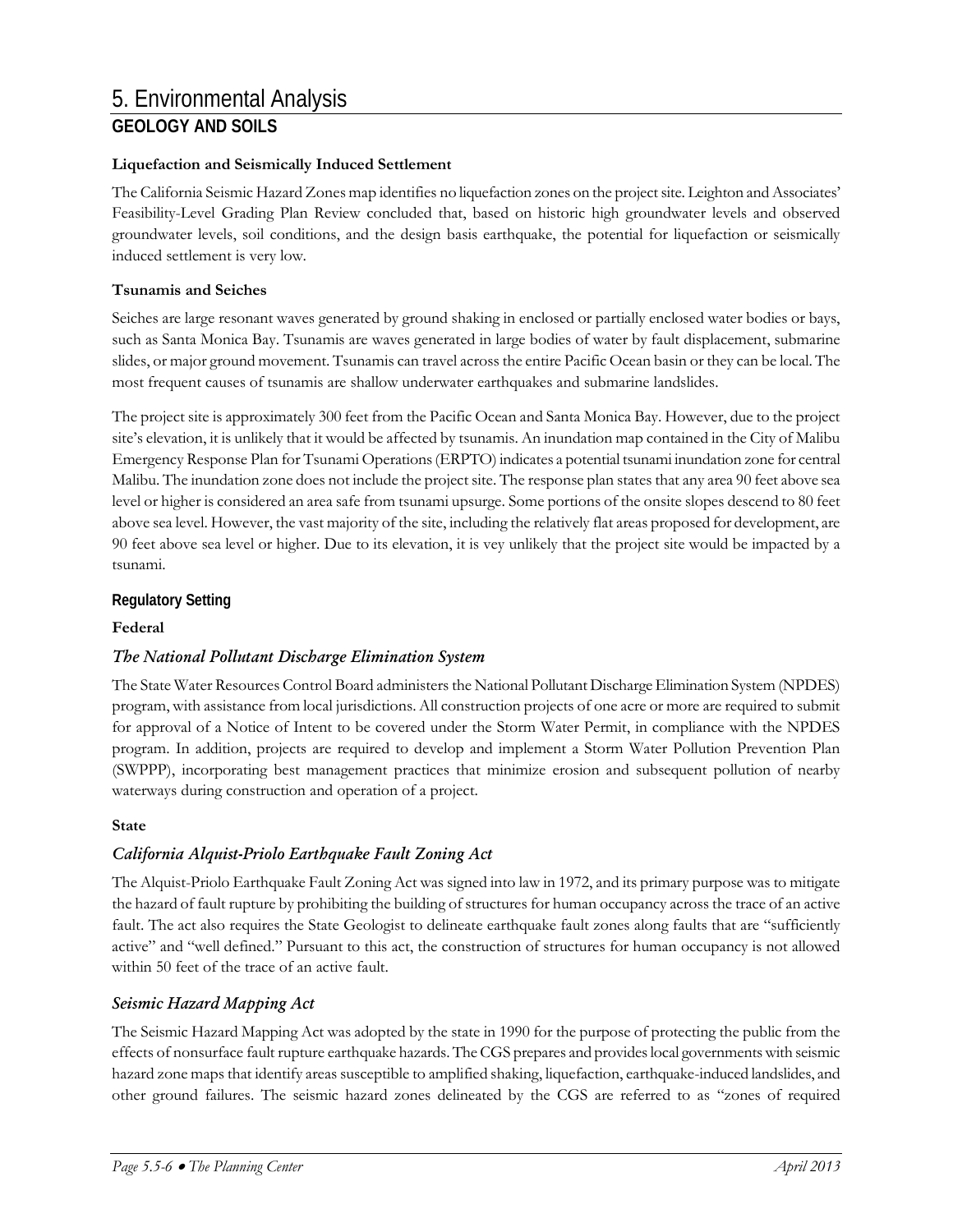investigation" because site-specific geological investigations are required for construction projects in these areas. Before a project can be permitted, cities and counties must require a geologic investigation to demonstrate that the proposed buildings *will not be constructed in areas subject to the effects of liquefaction and earthquake-induced landslides without mitigation.* .

## *California Building Code*

State law requires every locality to adopt the provisions of the CBC. These codes provide minimum standards to protect property and the public welfare by regulating the design and construction of excavations, foundations, building frames, retaining walls, and other building elements to mitigate the effects of earthquakes and adverse soil conditions. The procedures and limitations for the design of structures are based on site characteristics, occupancy type, configuration, structural system height, and seismic zoning for Seismic Zone 4.

## *California Coastal Act*

Section 30253 of the Coastal Act states that new development shall minimize risks to life and property in areas of high geologic, flood, and fire hazards. It also states that new development shall assure stability and structural integrity, and neither create nor contribute significantly to erosion, geologic instability, or destruction of the site or surrounding area or in any way require the construction of protective devices that would substantially alter natural landforms along bluffs and cliffs.

#### **Local**

## *City of Malibu Municipal Code*

Building codes are put forth in Chapter 15.04, Building Code, of the City of Malibu Municipal Code. The codes contained in that chapter are intended to ensure that buildings in the City of Malibu are structurally safe and equipped to remain intact during seismic events.

### *City of Malibu Geotechnical Guidelines*

Guidelines for the preparation of engineering geologic and geotechnical engineering reports for projects in the City of Malibu were prepared by City Building and Safety Department staff and Bing Yen & Associates, Inc. and issued in February 2002.

### *City of Malibu Plumbing Code*

The City of Malibu has adopted Los Angeles County Code Title 28, Plumbing Code. Appendix K of the plumbing code includes regulations governing private sewage disposal systems such as the onsite wastewater treatment system (OWTS) Package Plant proposed. This would require that the seepage pits be placed where they could not impact residences or groundwater.

### *City of Malibu Local Coastal Program Land Use Plan*

LCP Land Use Plan (LUP) Chapter 4 includes policies intended to minimize hazards associated with shoreline and bluff development. The LCP identifies the following geologic hazards, which require development controls to minimize risk.

- Low Slope Stability and Landslide/Rockfall Potential: hillside areas that have the potential to slide, fail, or collapse.
- Fault Rupture: the Malibu Coast-Santa Monica Fault Zone.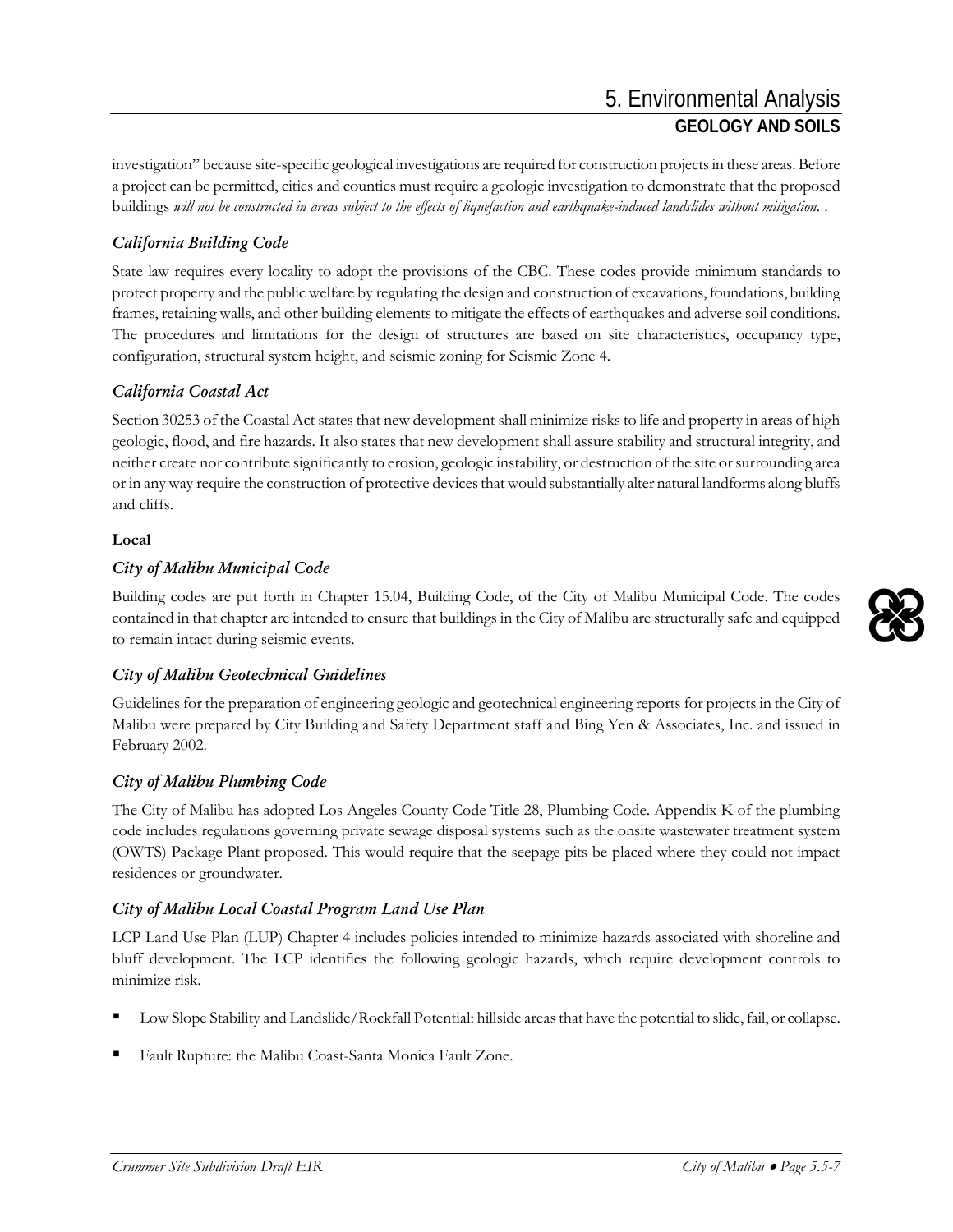- Seismic Ground Shaking: shaking induced by seismic waves traveling through an area as a result of an earthquake on a regional geologic fault.
- Floodprone Areas: areas most likely to flood during major storms.
- Liquefaction: areas where water-saturated materials (including soil, sediment, and certain types of volcanic deposits) can potentially lose strength and fail during strong ground shaking.
- Liquefaction/Floodprone Areas: areas where saturated sediments lie in flood plains.

#### *City of Malibu LCP Local Implementation Plan*

Chapter 9 of the Local Implementation Plan is intended to minimize the same areas of hazards as the LCP above. It includes specific requirements for developments that are intended to reduce risks related to the above geologic hazards.

## **5.5.2 Thresholds of Significance**

According to Appendix G of the CEQA Guidelines, a project would normally have a significant effect on the environment if the project would:

G-1 Expose people or structures to potential substantial adverse effects, including the risk of loss, injury, or death involving:

i) Rupture of a known earthquake fault, as delineated on the most recent Alquist-Priolo Earthquake Fault Zoning Map issued by the State Geologist for the area or based on other substantial evidence of a known fault. (Refer to Division of Mines and Geology Special Publication 42.)

- ii) Strong seismic ground shaking.
- iii) Seismic-related ground failure, including liquefaction.
- iv) Landslides.
- G-2 Result in substantial soil erosion or the loss of topsoil.
- G-3 Be located on a geologic unit or soil that is unstable, or that would become unstable as a result of the project and potentially result in on- or off-site landslide, lateral spreading, subsidence, liquefaction, or collapse.
- G-4 Be located on expansive soil, as defined in Table 18-1B of the Uniform Building Code (1994), creating substantial risks to life or property.
- G-5 Have soils incapable of adequately supporting the use of septic tanks or alternative waste water disposal systems where sewers are not available for the disposal of waste water.

The 2012 Initial Study, included as Appendix C, substantiates that impacts associated with the following thresholds would be less than significant:

Thresholds  $G-1(i)$ ,  $G-1(ii)$ , and  $G-1(iii)$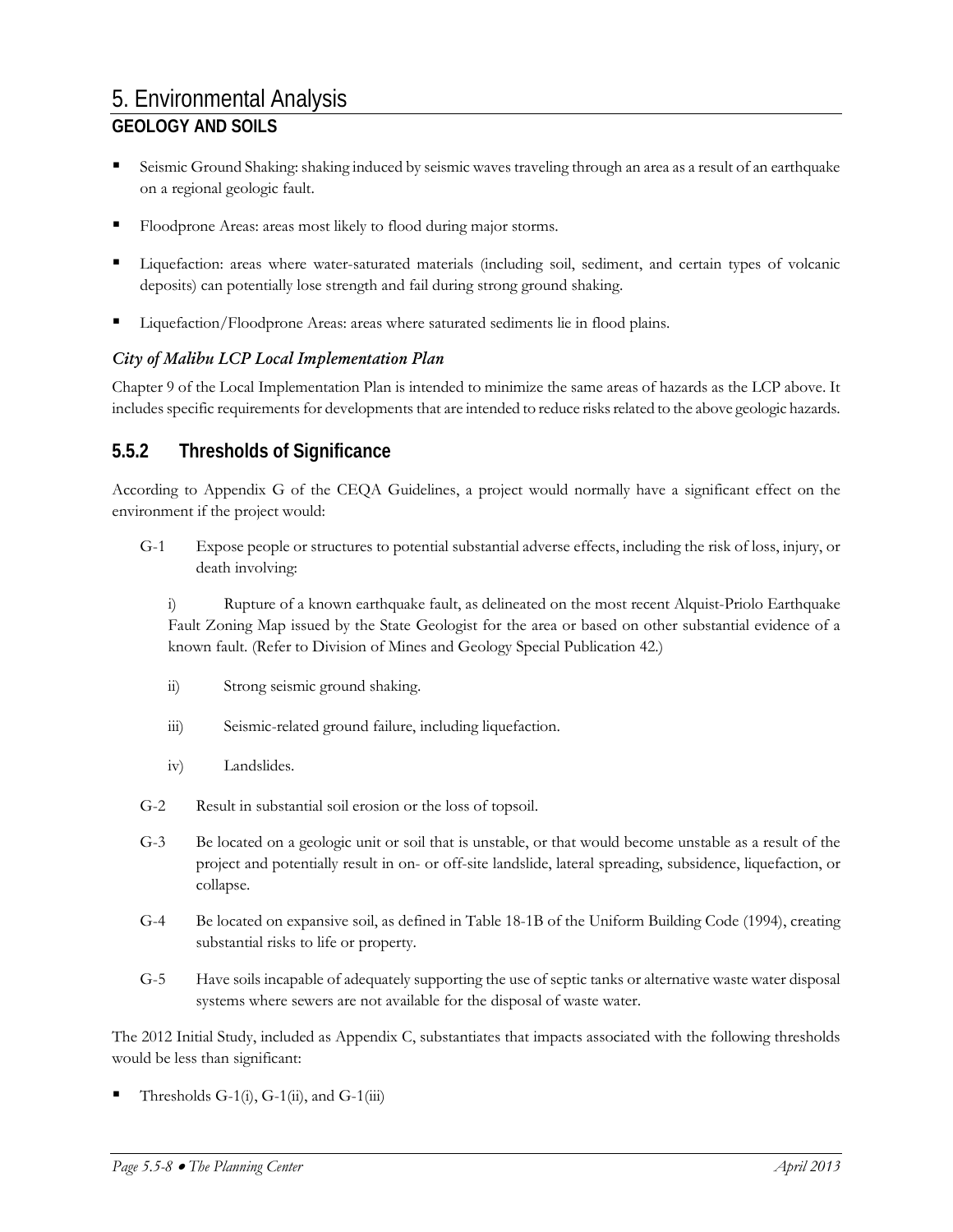These impacts will not be addressed in the following analysis.

## **5.5.3 Environmental Impacts**

The following impact analysis addresses thresholds of significance for which the 2012 Initial Study disclosed potentially significant impacts. The applicable thresholds are identified in brackets after the impact statement.

### **Impact 5.5-1: Slopes along the southern and eastern boundaries of the project site do not meet the City's requirement for the minimum factor of safety. [Thresholds G-1(IV) and G-3]**

*Impact Analysis:* The project site is on a bluff, with steep slopes on the southern and eastern boundaries of the project site. These slopes are identified in California's Seismic Hazards Zones map as having a potential for "permanent ground displacement." In their grading plan review and addendum, Leighton concluded that the slopes do not meet the City's requirements for minimum 1.5 factor of safety, based on laboratory testing, shear strength data, and the historic retreat of the project site bluffs. The measured groundwater depths and anticipated build-up of perched water following heavy rainfall and due to groundwater mounding below "geoflow" fields were considered in the slope stability analyses. Leighton assumed that a temporary perched water zone of up to five feet sits in the terrace deposits above the bedrock contact.

Leighton concluded that structural setback zones are necessary to ensure that no people or structures are at risk of hazards due to slope instability. The grading plan has been modified and the setback zone incorporated as a project design feature based on the Revised Geotechnical Map (Leighton May 2012) included in Appendix J ofthis Draft EIR. The eastern margin of the proposed swimming pool on Lot 1 also located within the setback zone

A portion of the garage and single-family structure on Lot 2 would be located within the safety setback zone the factor of safety of these portions of the garage and residence is less than 1.5. The eastern margin of the proposed swimming pool on Lot 1 also located within the setback zone. The City Geologist made a note of this in his approval, requiring specific stabilization recommendations for portions of the garage, residence, and pool to ensure long-term stability of the sites.

Based on the findings summarized in all referenced Leighton reports, the proposed development would be safe from hazards posed by landslides, settlement, or slippage provided that the recommendations in the reports are implemented. Moreover, Leighton determined that the proposed development would not adversely impact the geotechnical stability of property outside of the project site.

The building plans and geotechnical report for all five dwellings were reviewed by the City from a geotechnical perspective. The City determined that the project applicant has demonstrated geotechnical feasibility City geotechnical staff will review complete sets of building (for all structures) and grading plans for each residential lot during the Building Plan Check stage once the projects are submitted to the Building and Safety Department. City geotechnical staff, through the Building Plan Check process would ensure that the proposed project meets the requirements of the Building Code and that the stabilization recommendations for portions of any pools, buildings, or habitable structures within safety setback zone are implemented.

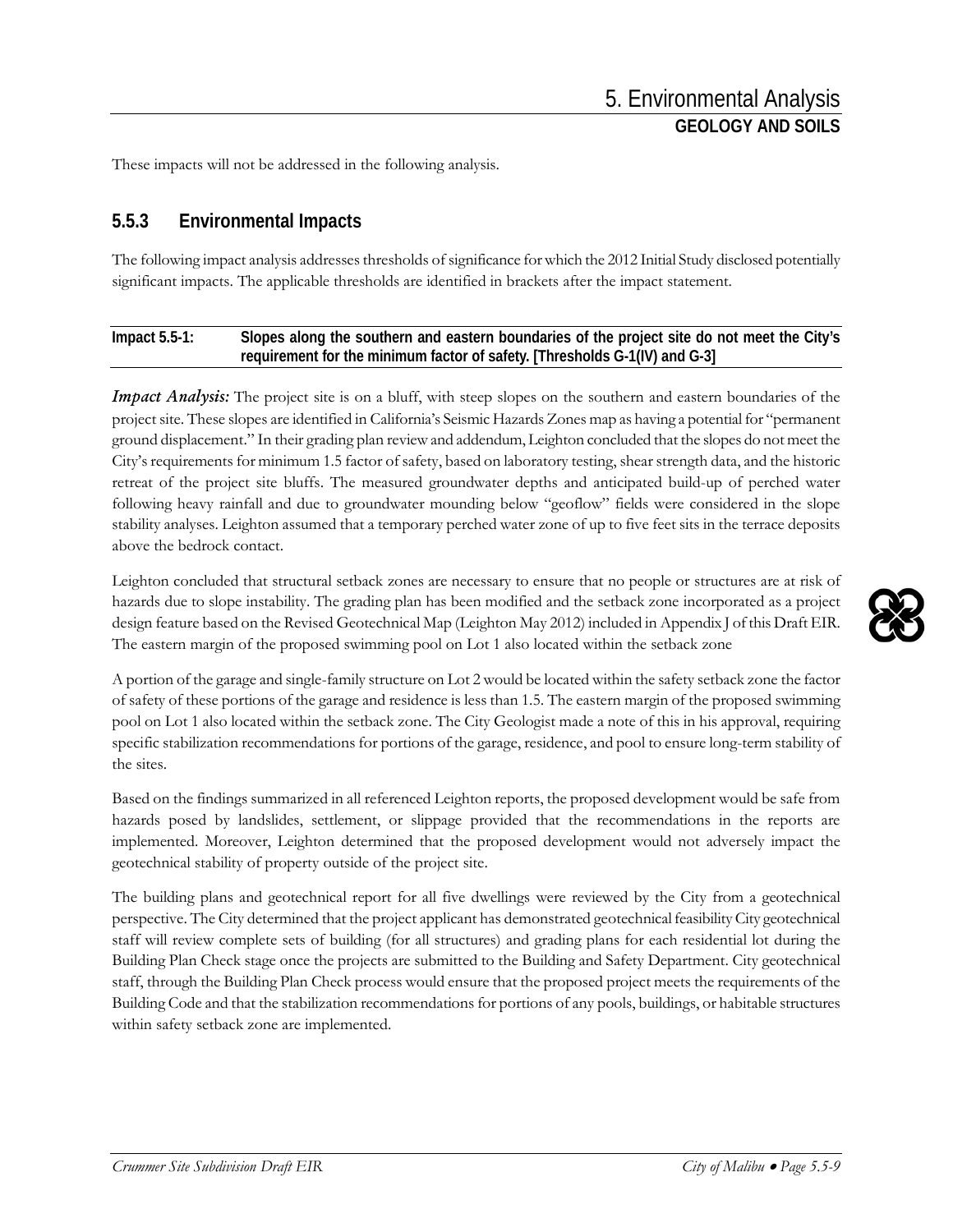**Impact 5.5-2: Project development could result in substantial soil erosion or the loss of topsoil. [Threshold G-2]**

*Impact Analysis:* Soil erosion is a normal and inevitable geologic process whereby earthen materials are loosened, worn away, decomposed, or dissolved, and removed from one place and transported to another. Precipitation, running water, waves, and wind are all agents of erosion. Ordinarily, erosion proceeds so slowly as to be imperceptible, but when the natural equilibrium of the environment is disturbed, the rate of erosion can be greatly accelerated. This can create aesthetic and engineering problems. Accelerated erosion within an urban area can cause damage by undermining structures, blocking storm sewers, and depositing silt, sand, or mud in roads and tunnels. Many eroded materials are eventually discharged to our coastal waters, where the entrained silt and other fine-grained sediment remain suspended in the water for some time, constituting a pollutant and altering the normal balance of plant and animal life.

Substantial soil erosion is not expected to occur during the operational phase of the proposed project. However, construction of the proposed project would involve grading, excavation, and hauling of materials (dirt, demolition debris, etc.) off the site. These activities could result in the loss of topsoil or substantial erosion-related impacts to offsite areas, such as the Winter Canyon drainage and storm drains along Malibu Road. The soils exposed on the slopes of the proposed project site are typical of hillside development near the coast and are vulnerable to erosion. Slope maintenance would be required and is a part of the planned community's covenants, conditions, and restrictions, which would include protocols for proper maintenance of the slopes and prompt restoration following heavy precipitation events and/or fires. Other specific measures to help stabilize the slope include hydroseeding of the slope with native flora to maintain its stability, prohibition of excavating/cutting into the slopes or removal of slope failure debris without prior approval from a geotechnical engineer, controlled irrigation to avoid destabilizing the slope by overwatering, and regular maintenance of the slope and drainage infrastructure at the site.

Development of the project site is subject to local and state codes and requirements for erosion control and grading during construction. The proposed project would comply with standard conditions, including South Coast Air Quality Management District Rules 402 and 403, which would reduce construction erosion impacts. Rule 403 requires that fugitive dust be controlled with best available control measures so that the presence of such dust does not remain visible in the atmosphere beyond the property line of the emissions source. Rule 402 requires dust suppression techniques be implemented to prevent dust and soil erosion from creating a nuisance offsite. The proposed project would also be subject to NPDES permitting regulations, including the development and implementation of a SWPPP, which is further discussed in Section 5.6, *Hydrology and Water Quality*, of this Draft EIR.

#### **Impact 5.5-3: The proposed project would place structures on potentially unstable soils. [Thresholds G-3 and G-4]**

*Impact Analysis:* The project site is not within a State of California zone for potential liquefaction hazard. The historic high groundwater in low-lying areas west of the site is approximately five feet below ground surface (bgs). However, based on borings performed by Leighton, Leighton concluded that groundwater elevations onsite are much deeper and occur within the underlying bedrock. Only temporary perched water conditions are expected to occur in localized areas within the terrace deposits. Based on the specific soil conditions, the DBE, and the current and historic high groundwater levels at the site, Leighton concluded that the potential for liquefaction occurring beneath the site is very low.

Site soils are likely corrosive to ferrous metals with negligible sulfate and chloride attack potential. Because irrigation water in Southern California is considered to have moderate sulfate attack potential, concrete exposed to irrigation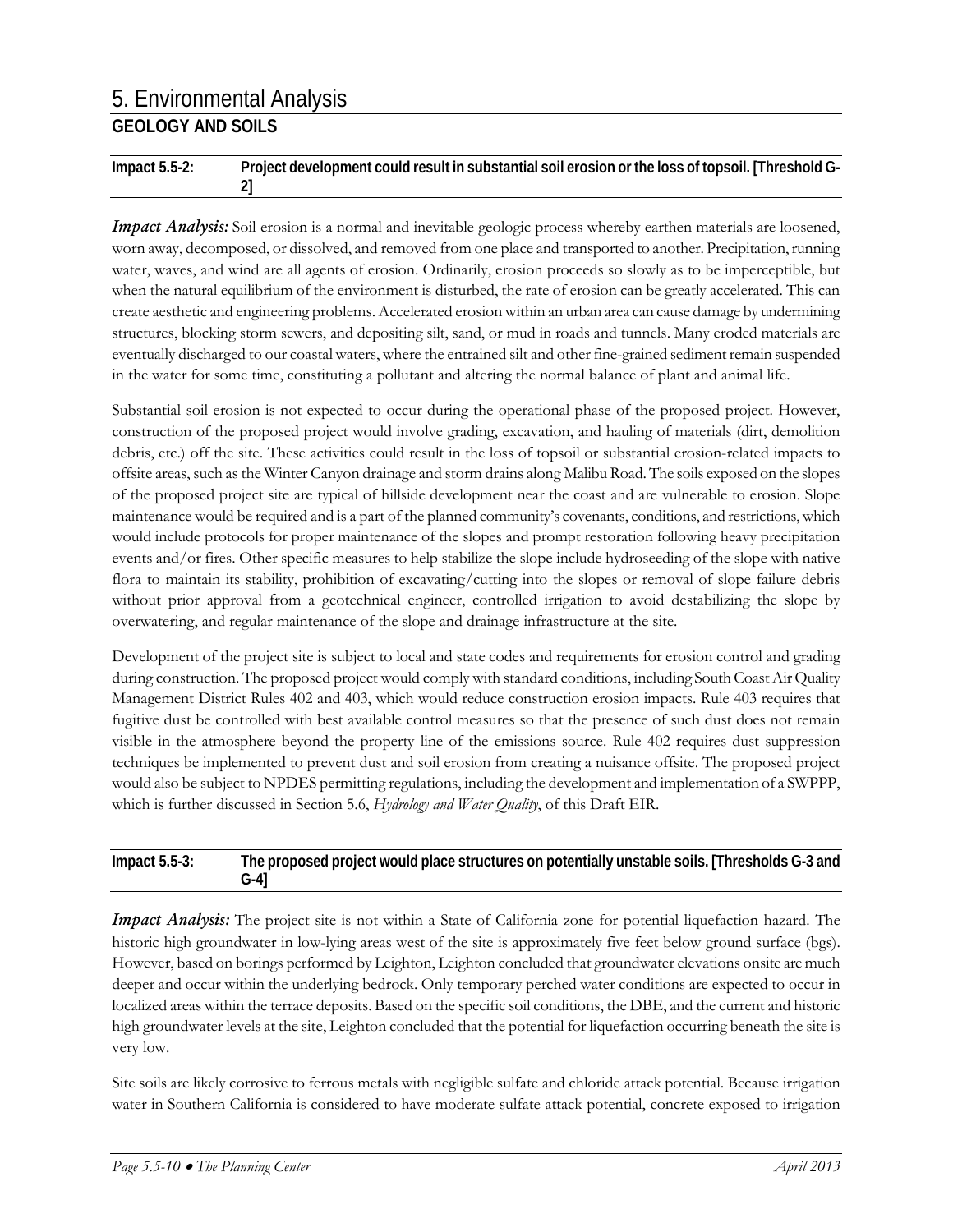water should be designed to resist moderate sulfate exposure. The upper soils consist of undocumented fill and disturbed natural soils. The upper soils of the site are therefore not considered suitable for support of structures. In accordance with the recommendations of Leighton's report, the proposed project would overexcavate and replace the upper soils as compacted fill. This would ensure that no structures would be placed on soils that could be subject to lateral spreading, subsidence, liquefaction, collapse, or expansion.

#### **Impact 5.5-4: Site conditions are adequate to support the onsite wastewater treatment system. [Threshold G-5]**

*Impact Analysis:* Potential geotechnical constraints associated with the installation of the OWTS Package Plant and wastewater dispersal system include percolation rates, slope instability, and depth to groundwater. Field investigations indicated that shallow groundwater was not present at this site. Groundwater generally was encountered at depths from 72 to 143 feet bgs, according to the Geotechnical Evaluation of Proposed OWTS prepared by Leighton and Associates. The proposed plan is to install the OWTS in the northwest corner of the site near the intersection of Winter Mesa Drive and PCH and to discharge the treated effluent from the OWTS into seepage pits located in the southernmost portion of Lot 7 along Winter Mesa Drive.

Percolation testing was conducted at the site by Lawrence Young (2008). Based on the percolation results from 12 borings advanced at the site, the best location for the dispersal field was determined to be the southern portion of Lot 7. The treated effluent would be dispersed into a series of 10 seepage pits that would be 6 feet in diameter and 61 to 67 feet deep (Ensitu Engineering 2009). The water would percolate into the unoxidized zone of the Monterey Formation bedrock. Percolation test results indicate that the use of seepage pits at this location would meet the requirements of the LIP and the City of Malibu's Plumbing Code.

In addition, a hydrogeologic/wastewater mounding study was conducted by Earth Consultants International (ECI) to determine if there would be sufficient separation between the bottoms of the seepage pits and groundwater (ECI 2009). The groundwater mounding study concluded that even under extreme rainfall conditions and maximum discharge rates from adjacent facilities, the predicted groundwater mound in the vicinity of the seepage pits would be less than one foot and would not breach the required 10-foot separation distance between the bottom of the pits and the groundwater table. ECI collected more than two years of additional groundwater level data (ECI 2012). The new data covered a wetter than "normal" water year (2010–2011), which included a strong rainfall event on March 20, 2011. Based on a comparison of the four years of rainfall and groundwater level data, ECI found that precipitation generally has had little impact on the Crummer Site water table. However, wells north of the fault zones showed slightly elevated water levels (compared to the previous water year) after the larger storms in 2010–2011. Consequently, ECI choose to base the new groundwater mounding analysis on actual groundwater levels collected on May 12, 2011, rather than the hypothetical "extreme rainfall event" presented in the September 2009 report. The May 2011 date corresponds to the highest water levels in the northern wells after the March 20th storm.

The cumulative impact of future wastewater disposal occurring at the project site and the adjacent towing site (aka Tow Yard) simultaneously, at their peak design flows, was used as the basis for the groundwater modeling. The results of the modeling indicate the proposed onsite wastewater treatment system would have no adverse impacts on the project site or adjacent down-gradient properties. Maximum groundwater elevation changes (i.e., predicted mounding) due to the combined discharges range from 0.14 feet (about 1.7 inches) on the Towing site to about 0.38 feet (about 4.5 inches) at the project site. Groundwater would not adversely affect the performance of existing offsite sewage disposal systems.

The potential impact of the OWTS Package Plant on slope stability also was evaluated. The potential for treated effluent to daylight at the south-facing bluff is not likely due to the presence of east–west–trending buried faults

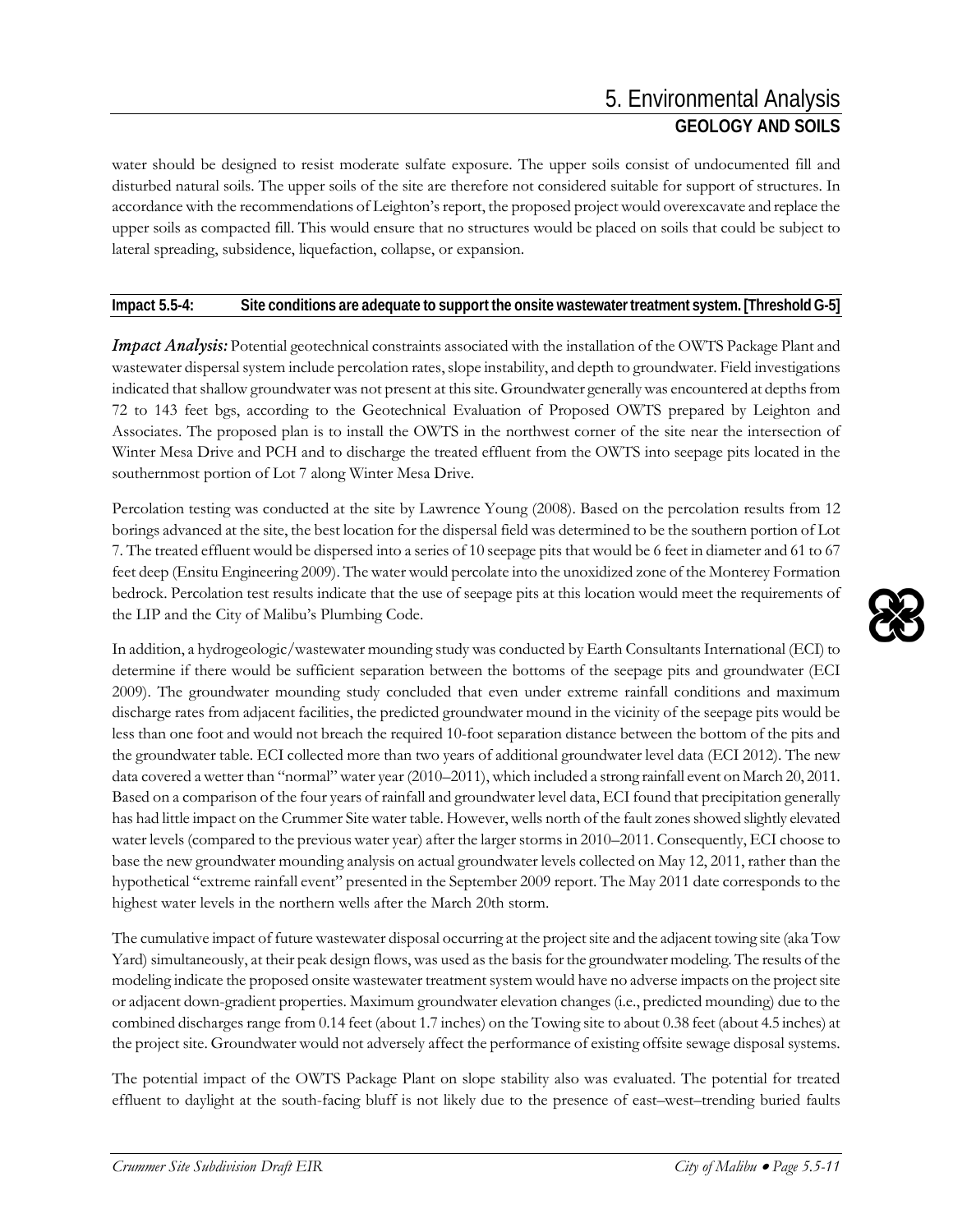between the seepage pit area and the bluff face (ECI, 2009). Also, the potential for effluent to daylight along the eastern perimeter slope is unlikely because of the long travel distance from the seepage pit area and groundwater flow gradients, which are mostly to the south and southeast. The likelihood of slope seepage is also reduced by the significant depth to groundwater at the site and the minimal increases in groundwater elevations due to mounding. Therefore, the City determined that mounding under the anticipated loading rates is in conformance with LCP/LIP Section 18.7.

A nitrate balance mass loading analysis considered certain revisions to up-gradient sources of nitrate. The nitrate loading (expressed as nitrate-nitrogen) from the treated wastewater disposal at the project site would be on the order of 2 milligrams per litre (mg/l). Based on the analysis, the nitrogen loading from the discharge at the project site would not cause groundwater beneath the site and in immediate down-gradient locations to exceed 10 mg/l. The City of Malibu has determined that groundwater quality related to nitrogen loading would not be impaired and has approved the OWTS from a hydrogeologic perspective.

There would be no significant impact on groundwater levels or slope stability, both onsite and offsite, as a result of the operation of the OWTS Package Plant and associated seepage pit system. The mitigation measures below would ensure that no significant impacts related to the OWTS would occur.

## **5.5.4 Cumulative Impacts**

Impacts relating to soils and geologic influences are site specific and generally cannot be considered in cumulative terms. Mitigation of geologic, seismic, and soil impacts of development projects would be specific to each site. Modern building standards serve to reduce seismic-related risks to less than significant levels. In addition, the proposed project, as well as foreseeable projects, would be required to comply with the applicable state and local requirements. Therefore, the project-specific impacts, as well as the impacts associated with other projects, would be reduced to a less than significant level. Seismic impacts are a regional issue and are also addressed through compliance with applicable codes and design standards. Therefore, no adverse cumulative impacts related to soils and geology are anticipated as a result of the proposed project.

The recalibrated groundwater mounding analysis indicates there are no adverse hydrogeologic effects on the project site or on adjacent down-gradient properties due to a rise in groundwater levels or migration of groundwater resulting from the dispersal of treated wastewater, even if both the proposed project's and towing site treatment systems are operating simultaneously at peak design flows.

## **5.5.5 Existing Regulations and Standard Conditions**

The proposed project would comply with:

- California Building Code. California Code of Regulations, Title 24, Part 2
- Uniform Building Code. Published by the International Conference of Building Officials
- The City of Malibu Local Coastal Program, Land Use Plan and Local Implementation Plan
- The City of Malibu General Plan Safety Element
- Statewide General Construction NPDES Permit (Order 92-08-DWQ)
- South Coast Air Quality Management District Rules 402 and 403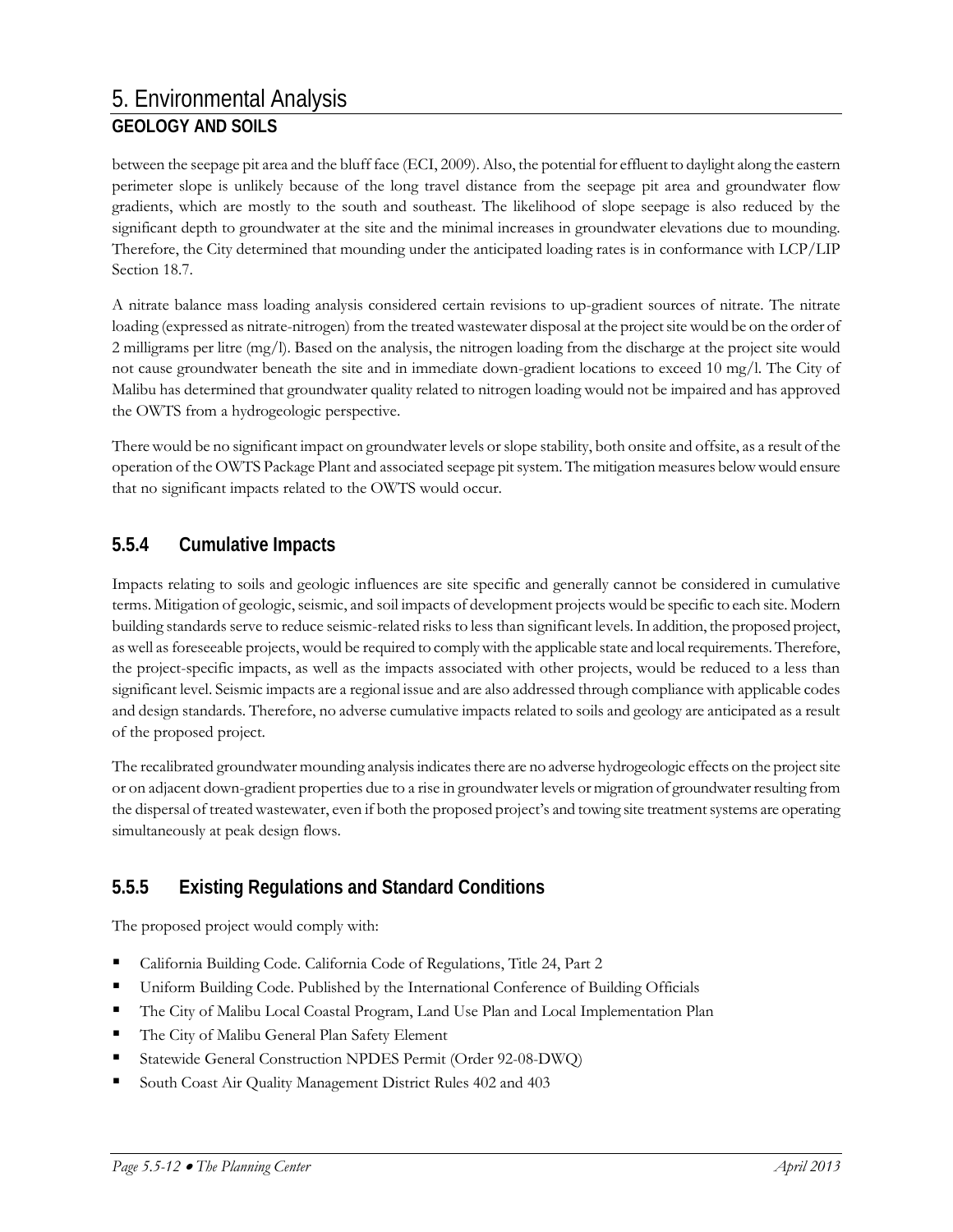## **5.5.6 Level of Significance Before Mitigation**

Upon implementation of regulatory requirements and standard conditions of approval, the following impacts would be less than significant:

 Cumulative Impacts There would not be cumulatively considerable impacts related to geology or soils associated with the project.

Without mitigation, the following impacts would be **potentially significant**:

- Impact 5.5-1 The proposed project would create residences near steep slopes, which could be susceptible to landslides.
- Impact 5.5-2 Construction activities could result in soil erosion and related impacts.
- Impact 5.5-3 The existing soils onsite may not be capable supporting the proposed structures.
- Impact 5.5-4 The proposed OWTS system has the potential to contaminate groundwater or contribute to slope instability.

## **5.5.7 Mitigation Measures**

#### **Impact 5.5-1, Impact 5.5-2, and Impact 5.5-3**

5-1 The proposed project shall be constructed in accordance with the geotechnical engineering recommendations as presented in the Leighton and Associates, Inc., "Feasibility-Level Grading Plan Review, Proposed Malibu Bluffs Development: 5-Lot Subdivision, 'The Crummer Site,'APN 4458-018- 019, 24200 Pacific Coast Highway, City of Malibu, California," as well as any subsequent documents, including responses to City comments. These recommendations address site preparation, excavation, fill placement and compaction, foundation design, and site drainage, among other topics.

#### **Impact 5.5-1**

- 5-2 The planned community's covenants, conditions, and restrictions shall include protocols for proper maintenance of the slopes and prompt restoration following heavy precipitation events and/or fires.
- 5-3 Excavating and cutting into the slopes or removal of slope failure debris by the tenants or one or more future property owners without prior approval from a geotechnical engineer shall be prohibited by the covenants, conditions, and restrictions for the proposed development. This information shall also be recorded against the title of each residential property. The services of such a geotechnical engineer shall become necessary should a slope excavation be a desired, planned activity proposed by one or more property owners, or in response to unforeseen slope failure, such as sloughing in the aftermath of heavy rain.

#### **Impact 5.5-4**

5-4 The proposed onsite wastewater treatment system shall be installed in accordance with the geotechnical engineering recommendations as presented in "Geotechnical Evaluation of Proposed Onsite Wastewater